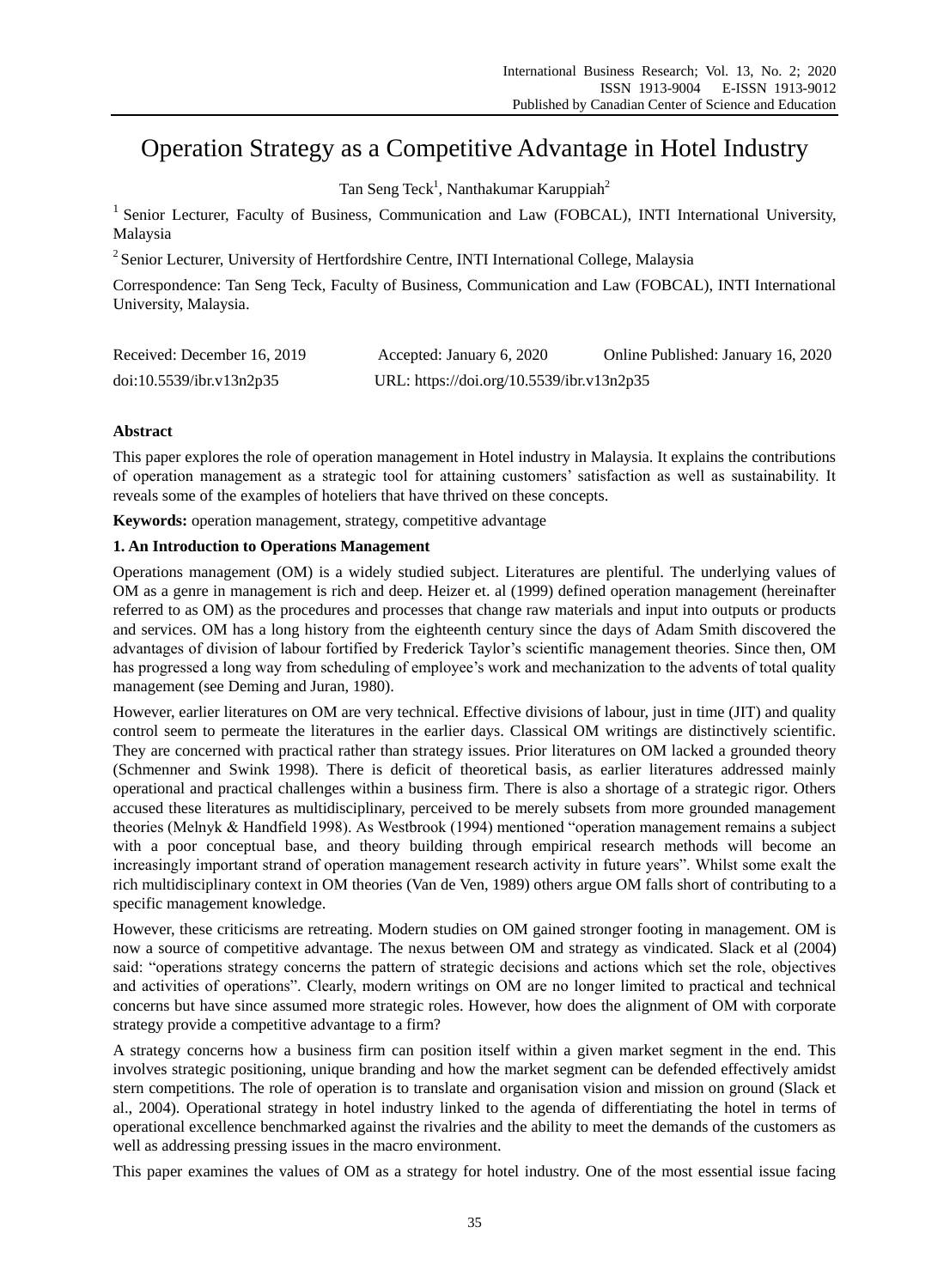hotel industry is increasing internal rivalry and competition both locally and those furnished globally. There is a dire need for hotel industry to create a competitive advantage and a difference amidst this competitive environment. They need to create a difference through three differentials that is through (a) connectivity, (b) speed of business and (c) intangibility, which is to boost repute and brand image. This paper is to examine how OM can offer and furnish a sustainable strategy for hotels within the industry to thrive against competitors and to survive in the cutthroat environment. This paper is structured in three sections. Firstly, to examine the emerging challenges amidst the hotel industry in Malaysia, secondly to examine the emerging role of OM as a strategy contribution to the industry and thirdly to examine some challenges and barriers that hoteliers faced in the modern 21<sup>st</sup> century hotel and OM issues.

## **2. The Emerging Challenges in Hotel Industry**

Tourism and hospitality industry is an old industry. It began in the 20<sup>th</sup> century modestly when people started visiting friends in other states. Currently, tourism and hospitality is one of the most profitable industry. According to Weaver and Lauton (2008), in the year 2007, the tourism industry generated approximately 300 million employment opportunities and approximately 980 million overseas and local destinations worldwide. Tourism and hospitality is developing fast particularly in developing states. Muhamad and Henderson (2003) argued that developing countries ought to take advantage of this development as it provides and fuels strong economic growth for the country and attracts foreign direct investments. It also increases the cycle of globalization within the country.

In Malaysia, tourism and hoteling is fast becoming a major contributor of the Malaysian GDP and a major foreign exchange almost equalling export of manufactured products (The 2009 Malaysian Budget). Poon and Low (2005) argued that the income from this industry will surpass the income by manufacturing industry and the growth of tourism and hoteling spikes an increase in surrounding industries such as F&B and entertainment industries.

In 2008, tourism and hoteling have generated RM130 million in 2009 and the average expansion and growth rate of this industry is approximately 8% per year. In 2007 alone, the industry has generated more than 980,000 jobs and represents approximately 5% of the total GDP in Malaysia (www.motour.gov.my). The 9<sup>th</sup> Malaysian plan has set much allocations of budgets to increase tourism in Malaysia. This includes unconventional tourism and hoteling such as home stays, budget inns, boutique hotels and of course, the larger star rated hotels. Other more innovative measures include health tourism for traditional and alternative medication, which was established together as a joint venture between the Ministry of Health and Ministry of Tourism. Other forms of tourism include the promotion of green tourism and the establishment of Green tourism and the Green Hotel rating has promoted the industry locally and also attracted larger hotel name and brands from overseas (Tan, 2010).

Because of rapid tourism growth, the Malaysian hotel industry has been growing too. This is witnessed through the growing number of hotels established in Malaysia as well as the increase of rooms provided by these facilities. In year 200, there were only 1500 rooms whereas this number increased to 2500 in the year 2000. In 2015, the number is recorded at 4000 rooms (a rate for star rated hotels in Malaysia) (Nor Sadir Salleh et al., 2016). This is especially in high tourists' traffic and popular spots like Redang, Langkawi and many other inland destinations like Malacca and Penang.

The growth of the hotel industry in Malaysia is higher as compared to neighbouring countries. This can be assessed through the higher occupational rates of these rooms 65% overall in Malaysia compared to Indonesia and Thailand which hovers around 45 to 50% in both countries. However, Singapore remained the main destination with an average of 80% occupancy rates overall (Langdon & Ping, 2009).

However, despite the growth and encouraging development of the hotel industry, the industry has faced many challenges. There are many operating issues such as shortage of trained staff and skilled workers, increased operating and overhead costs, fragmented market and marketing, technological challenges like online reservations and of course the most upcoming issue of green hoteling. Many have written on these challenges. Prabhu and Sidhrar (1996) primarily identified operational issues pertaining to hotel industry. The authors pointed out that human resource and scarce good quality workers were missing. There was high turnover of staff. There was also lack of technology to improve and capture customer satisfaction and there was an increasing need to address environmental issues in hoteliers. Blum (1997) argued other issues plaguing the hotel industry, which includes franchise management, higher operating costs like food and genetically altered food, the emergence of eco-tourism and also the problem of sexual harassment in workplace. Jin Zhao et al (2009) recently argued that other issues were emerging. Labour shortages and increase competition was a main problem. Guests were more sophisticated coupled with online reservations and apps that compare prices and provide reviews against these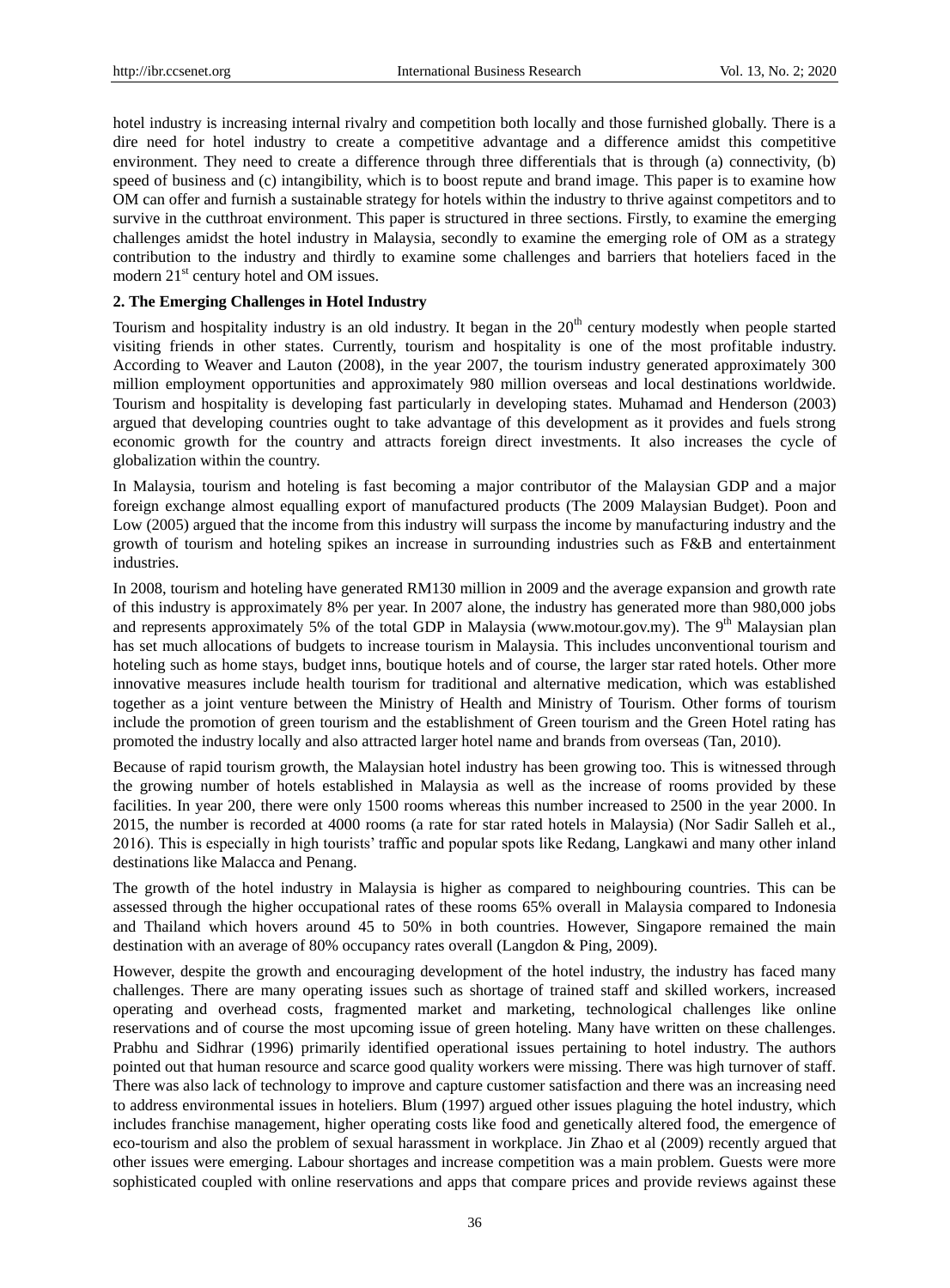hoteliers. There is also emerging issues of terrorism, natural disasters as well as outbreak of pandemic like SARS and H1N1, which altogether affected the occupancy rates, and competitiveness of the industry.

However, two main challenges stand out amidst the modern hoteling industry in Malaysia. Firstly, there is a need to embrace technology and OM must address the issue of harnessing technology to satisfy customers' needs more effectively. Secondly, there is also a need for OM to address the key issues of green hotel and how OM can provide a competitive advantage and a key term to reduce pollution and keeping it at the lowest levels. This paper addresses these two key issues in turn below.

## **3. Enhancing Technology as an Operation Competitive Advantage**

Long gone are the days when customers pick up the telephone and dial the hotel to make personal reservation for rooms and stays. Previously, customers are not too sophisticated and have very little opportunity to compare the range of services across different hotels and as well as to read commentaries by other reviewers. One of the main challenge in hotel operators in Malaysia is the shortage of skilled staff that is conversant in communication skills. This is where language barriers become a main obstacle especially with tourists and guests arriving from abroad (Aldohon, 2014).

Many employees in hotel industry lack English proficiency, and the Malaysian Association of Hotels argued that it is more important for staff to be conversant in English rather than having them the ability to converse in diverse languages (Malaysian Association of Hotels, 2013). However, training employees in English is very challenging and takes up much time. Many authors have highlighted on this problem. For example, Wenyuh (2012) indicated that there is a link between language efficiency and quality of service in hotel industry. There is a study in Malaysia (Rao & Abdullah, 2007) where data collected from major hotels in Langkawi showed that guests perceived the quality of a hotel is connected to staff's language proficiency. However, this study is criticised as it only centered in Langkawi and does not include hotels below the 5-star category.

Nevertheless, the impact of poor language efficiency on the branding and class of the hotel is significant. It has a direct impact on the perception of the guests towards the prestige and branding of the hotel itself. Because retraining the employees to improve language efficiency is time consuming and requires many expenses, many hotels have revamped their operational strategy to include the use of Communication App in their services and interactions with the guests. Communication App is a type of computer or programming device that can run on smaller appliances such as smartphones and tabs. The main aim of using such devices is to boost and increase the efficiency of communication (Wang, 2013). There are already many of these apps in other spheres such as food delivery, museum, tourism, transportation etc. Using and applying these apps in hotel industry can be a useful operational strategy and tactic to improve the brand and prestige of a hotel.

It was suggested that the use of mobile apps especially at the concierge and the restaurants could prove significant values to the guests (Raimond Selke et al., 2015) and helps to migrant to acquire and transfer their knowledge more efficiently. For example, in Shenzhen a company built an App in approximately 100 foreign languages to be used in hotels and restaurants. The result was an increased in customer satisfaction and higher brand perception (Hyun et al., 2009). Mobile Apps is not a new phenomenon. It has been used in many other industries such as the taxi and now infamously Grab and Uber. There are also many Apps for tourists already activated in Tokyo Japan. In Malaysia, Ritz Carlton was the first 5-star hotel that began using Apps in the early 2000s. In that sample, Ritz Carlton pioneered the way by giving guests a hand phone devised with enlisted phone directory as well as mobile calls for room services. This move put Ritz Carlton into the running for the best hotels in Malaysia in 2002. The only drawback was that guests have to use two mobile devices that was cumbersome for the guests (Raimon Selke, 2015). Therefore, the improved version is to use downloadable Apps that could bring virtual reality to booking, checking in and ordering of the hotel's facilities. According to Abukhalifeh and Mat Som (2012) modern Apps are able to provide a virtual reality for the guests and services from the Apps include translating languages, a virtual tour of the hotel and updating food menus and rating the quality of staff services. One good example of this application of Apps is the Hotel Sama – Sama that uses the Ipads and touch screen pads replacing conventional menus. As a result, the occupancy rate of the hotel increased by 15%.

The use of these Apps were crucial as technology are used as an operational tool to reduce language barriers between the staff and the guests. This is useful especially where both parties speak a different language. Another example on the usage of Apps is in Mira Hotel Hong Kong. The hotel operators allowed guests unlimited free Wifi usage and unlimited international calls to 25 popular countries. The data usage powered by a 4G coverage connected to all ICT within the hotel including booking of facilities etc through the 'My Mira' portal. It also contains other information pertaining to popular local destinations like Disney Land, museum, airport taxis etc. [\(http://www.themirahotel.com\)](http://www.themirahotel.com/). This App was most welcomed as it increased virtual interactions between the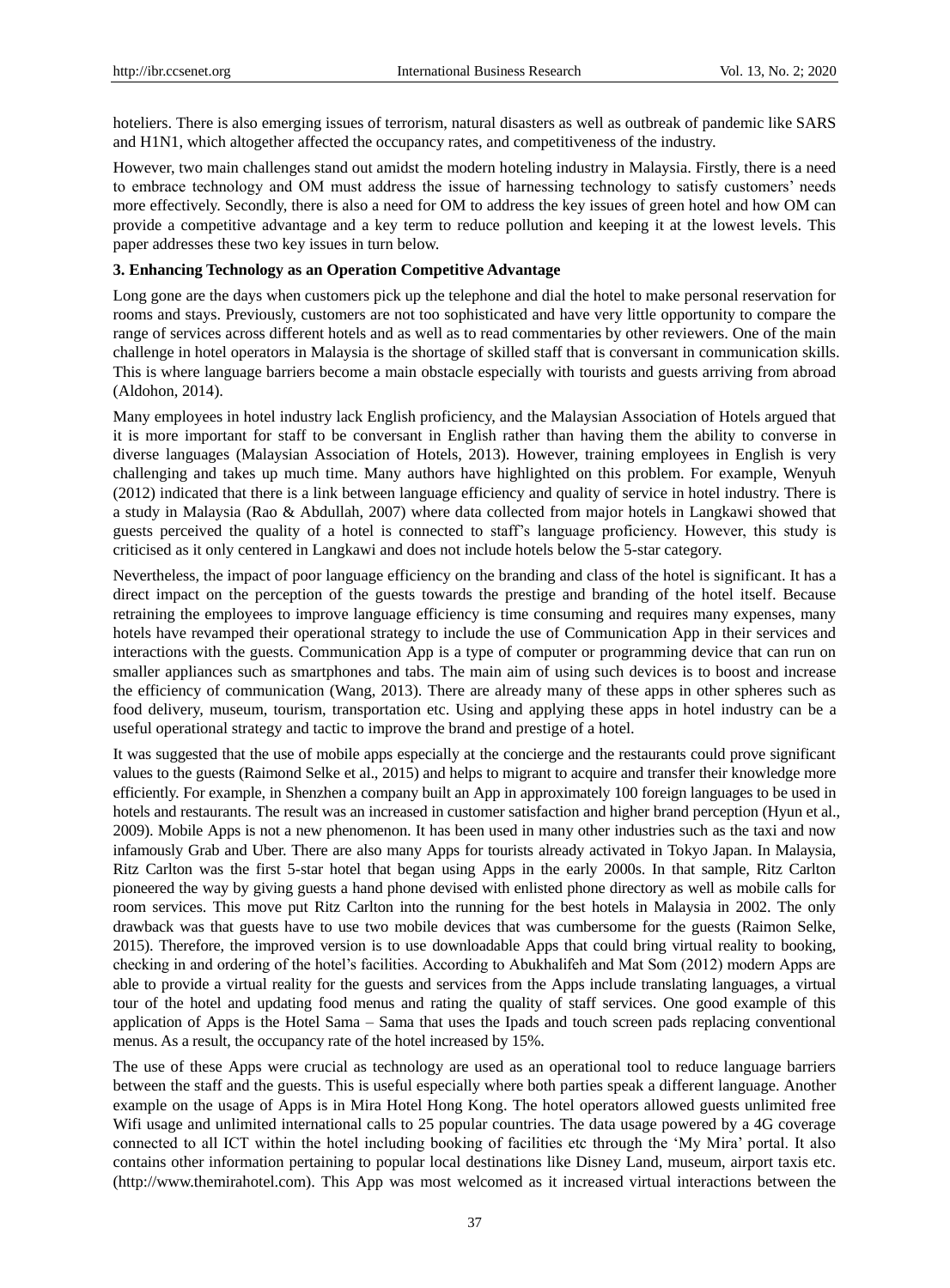guests and the hotel as well as those entertainments centres around the vicinity. Furthermore, the Apps proved useful for those returning guests and the Apps were used strategically to track and trace guests' preferences as well as what they like in the hotel. This has allowed the hotel to track the guests more effectively and as a result, customers' satisfaction was inflated.

However, using Apps as an operational communication tool is not without limitations. Firstly, there are fears that the increased use of internet technology exposes hotels to cyber security risks. Raimond Salke et al (2015) stated that increasing use of internet communication technology (ICT)exposes hotels to cyber-attacks and that would put the details and information of guests especially VIPs at risks. The author also argued that the use of ICT could replace the intimacy of face-to-face communication and retards personal interactions, which is a primary focus in hospitality industry.

## **4. The Strategic Values of Green and Sustainability Operation and Management in Hotels**

Sustainability and going green is currently a major concern in hotel industries both locally and globally. Globally many hotels are bogged down by the need to go green and paying more attention to develop sustainable business (Bohdanowicz & Martinac, 2007). The author argued that approximately 80% of pollution by hotel industry arise from consuming too much of water, electricity and producing too much waste when operating their businesses. Many hotels are changing and revamping their operations to ensure that the daily operations and management of the premise complies with the green standards. Some of the relevant concerns pertaining to sustainable hoteling include energy consumption, food and beverage management, wastes and recycle products, linen, and upholstery in the hotels. Of course, one of the most prominent issue in green and sustainability concern is energy consumption. Energy consumption is the second largest expenditure in hotels after employment (Arvind et al., 2012). It represents 60% of Co2 emissions in hotels. The author argued that energy consumption in hotels are dependent on a variety of factors that include: size of hotel, location, number of facilities provided, the use of technology in hotels, the structural design of the hotel, the age of the hotel as well as the operational hours of the organisation. In general, hotels in hotter climates like Malaysia require more energy consumption and older hotels will consume more energy as the wirings and electrical appliances are old. Furthermore, the increased use of internet of things and communication technologies will also mean an increased consumption of energy. Therefore, it is important that hotels develop operations that are green and sustainable in terms of energy consumption and producing lesser waste. The benefits for hotels to develop greener operation has three major benefits. Firstly, it reduces operation costs. Secondly, it complies with regulatory standards and thirdly it helps to develop invaluable branding of the organisation. For instance, Far Eastern Hotel used melting ice as air conditioner for rooms and other facilities outlet. The air from melting ice replaced the use of air conditioner. It uses about 2,000 tons of ice cubes at night. Moreover, the waste water from swimming pools are used to cool down air conditioning compressors to reduce the use of fresh water which is reserved for other more important facilities. This part of this essay explores the operational tools that hotels can undertake to make their organisations more environmentally compliant.

Many global efforts drive environmental concerns and supporting issues in hotel sustainability management. For example, the Green Hotel Association established in 1993 aimed to create more awareness amongst hoteliers concerning environmental issues (Kong Fang Zheng et al., 2001). Other organisations such as the Green Seal in the USA, Canadian Environmental Choice and the Norwegian Green Management in Practice are some of the notable institutions that drive green awareness amongst hoteliers globally. In 1998, the Tourism Council in Australia encouraged hotelier to provide 'natural' accommodation styles for guests including green produce, green services, facilities and to educate guests on the essentials of environmental protections.

The Green Mountain State in 2006 introduced the term 'Green Hotel'. It encompasses "a hotel that makes efforts on creating a fine environment and encourages its staff and customers to participate in the activity. It also needs to observe carefully each operation to reduce impacts on environment". Green hotel is also defined as "a hotel which saves water and energy in a constructive manner and reduces solid wastes to maintain our environment" (Judy et al., 2007). Another author defined green hotel as "a hotel that evaluates surrounding ecological condition before starting construction and tries not to aggravate impacts on environment" (Erdogan & Baris' study, 2007).

In summary, green hotel encompasses a holistic approach of operational management in hotels. It includes the building and construction of the building, the management of wastes, energy and educating staff and guests pertaining to these issues. The main contention of green hotel is to instil a fundamental go green attitude, which include revamping operational ideology relating to: (1) recycling products especially management of wastes (2) recycling energy, (3) reduce usage of energy and natural resources in facilities operations and (4) educating and instilling a continuous effort amongst staff and guests to continue go green attitude.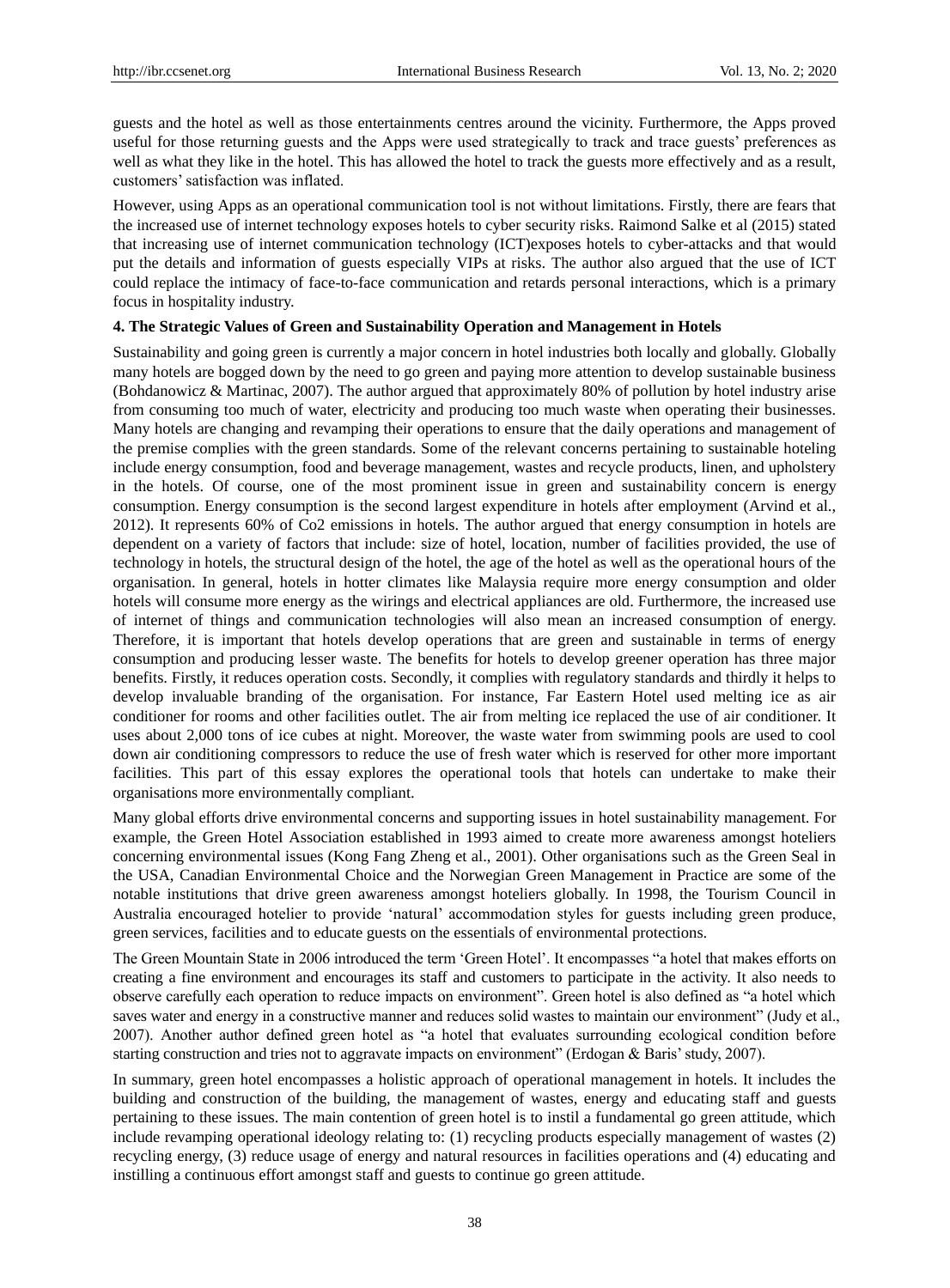So the question is how do the re-emphasis on going green in hotels affect the operations of these hoteliers? How do hoteliers revamp their operational strategy to maximise and enjoy the strategic advantages flowing from these operational changes? To answer these questions, one may want to take a quick look at the case study of Far Eastern Plaza Hotel (hereinafter referred to as the FEP) in Taipei to examine how going green has changed the operation of the hotel as well as providing a competitive advantage for the organisation.

FEP was the first organisation awarded with ISI 4000 for environmental standards in 2002. The hotel is also an award winner for going green efforts by the Taiwanese government. FEP placed great emphasis on revamping its operational strategies to achieve the going green efforts as well as to reduce carbon footprints. FEP has now become a pioneer in environmental protection and conservation and is the leader in the industry to have initiated such a practise in Taiwan. To fulfil its going green efforts, FEP initiated a couple of operational changes. Operational energy saving measures include adding water limiter faucets in toilets and bathrooms. They also installed ultra-sensors in staff restrooms to limit the use and flow of water. Toilet flush systems modified to include two-switch flush system. One of the main innovation is to trap and recycle rainwater especially during monsoon periods so that the water could be used to flush and clean hotel premises reducing the use of treated water. The management also rewarded guests that change towels less frequently by giving additional free drinks and tit-bits for their efforts. Leaflets and notes given to staff and guests about the need to safe electricity and resources and guests were fined to food wastage especially on buffet menus. Landscaping lights were automatically dimmed in wee hours and water fountains shut down after midnight to avoid water evaporation.

To boost their going green philosophy, FEP made every effort to instil going green philosophy and culture in the organisation. FEP established clear policies on environmental protection translated into Key Performance Index for their staffs. Employees were rewarded extensively for their contributing efforts to protect the environment. There is also bi annual campaign to clean the nearby beaches as well as planting trees and clearing weeds around neighbouring forests. Guests were also educated for such affairs and are invited to join and participate in the beach cleaning events, which also includes games and food. The response towards these events are intense and received applause from the public as well as the staffs. The effect of these strategic operational changes are enormous and FEP has gained recognition as the pioneer in sustainable hoteling in Taiwan. It won a number of accolades and received further incentives by the Taiwanese government to implement stage 2 of sustainable campaign. It also saved the hotel 6 million annually in terms of lesser water usage, lesser energy consumption as well as lesser food consumption (Chen & Chen, 2012).

However, whilst there are much advantages of establishing go green operations and management in hotels, there are some pertinent challenges that prevented a full fledge application of these operational strategies in hotels both locally and abroad. A few studies have identified the barriers pertaining to the implementation of green and sustainable operations in Malaysian hotels. Chan (2008) argued that hotels face six different types of barriers when implementing sustainable and green operations. The barriers are lack of knowledge and expertise, costs and expenses in executing the projects, insufficient support from staff and guests, maintenance costs, lack of government support and lack of external certifications in these areas. Vikneswaran Nair et al (2012) stated three more barriers that include lack of urgency and standard guidelines, difficulty in measuring green initiatives and thirdly incoherency of going green as quality services.

#### **5. Conclusion**

The hotel industry is in a flux. It is changing rapidly. Hotel industry is shifting in line with technological advancement and the need to use ICT to upgrade their communication and peripheral services to the clients. The use of internet of things as well as upgrading communication between staff and guests via more effective software is becoming a necessary trend among the hoteliers. While the use of technology has improved operational excellence within the industry, it has also made hotels more vulnerable to cyber-attacks. This in turn raised the need to boost and upgrade cyber security to protect the details and personal information of guests especially with the legislation of the Personal Data Protection Act in Malaysia. Again, this paper also reviewed the move of hotel industry towards sustainable and going green efforts. Again, there is a large window of opportunity for hotels to usurp this operational change as a competitive advantage against the competitors. This is seen in FEP that has harnessed competitive edge amongst hoteliers in Taipei Taiwan. However, recent research showed that such initiatives are costly which is a main barrier and obstacle against its implementation in Malaysia. Altering operations according to go green standards require major modifications of mind set as well as operational tools and on ground appliances. This is probably out of reach of smaller hotels, which may see this as a major investment. Again, go green efforts are difficult to measure and often takes a long time before one could reap the benefits of such efforts.